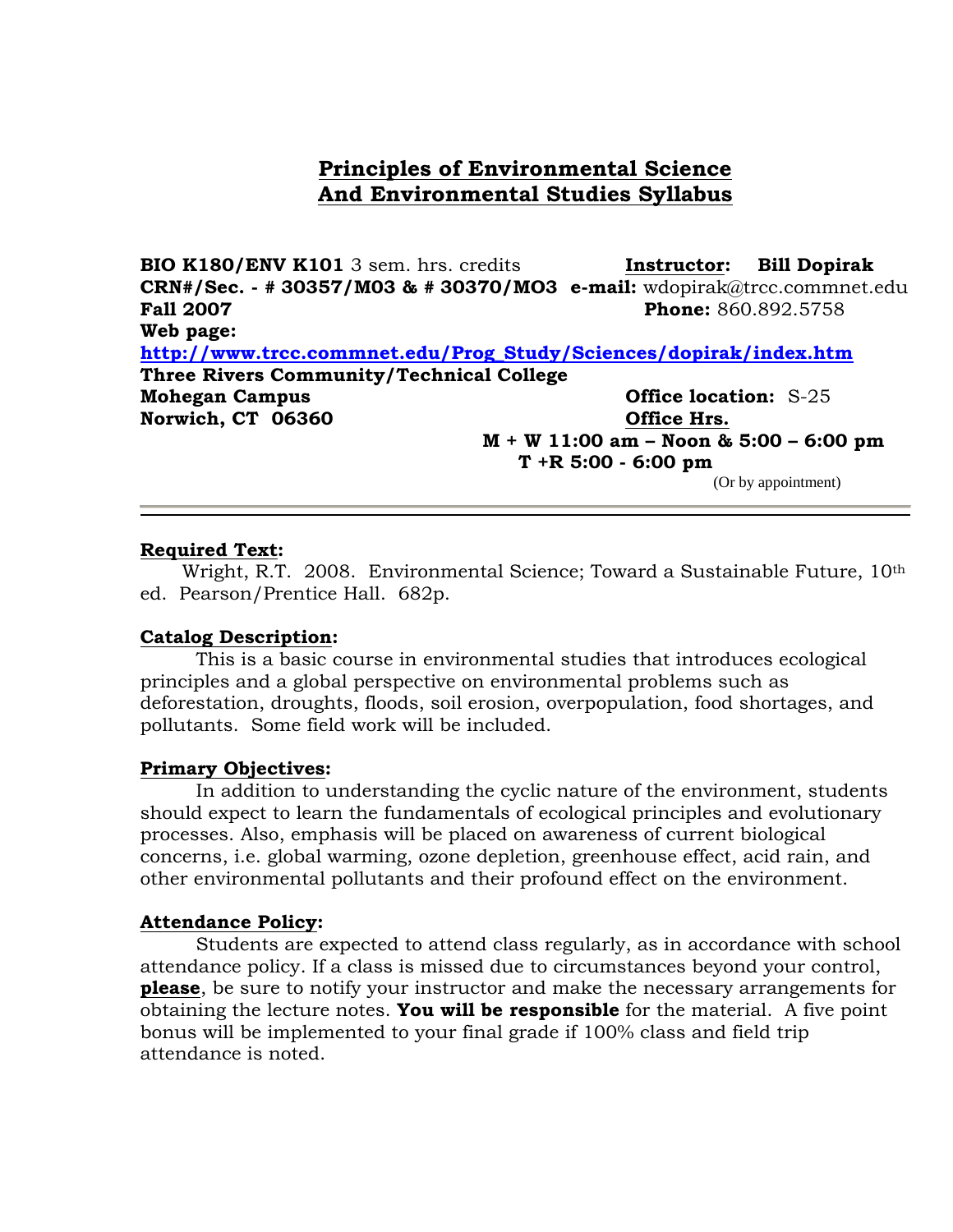### **Grade Evaluation:**

There will be three examinations. Although the subject matter does tend to build on itself, the final examination is not cumulative. There will be weekly quizzes. After 10 quizzes, the lowest quiz grades will be dropped. **There will be no makeup quizzes!!** Exam and quiz questions will consist of multiple choice and/or short answers. Homework questions will come directly from the "Questions for Review" section following every chapter, as indicated within the tentative lecture schedule. In addition to a written 3-5 page research paper, a ten minute group oral presentation is expected. Selections for your paper could be taken from a list of topics found within this syllabus or from your own interests. An outline for your paper is expected by mid-semester. More will be said pertaining to your paper through the semester.

### **Suggestions for the course:**

 To gain a better understanding be sure to read the required reading sections **before** coming to class. Also, be prepared to participate in classroom discussions.

### **Final Grade:**

| $100-98= A$   | $79-77=$ C+   |
|---------------|---------------|
| $97-93= A$    | $76 - 73 = C$ |
| $92-90= A-$   | $72 - 70 = C$ |
| $89-87= B+$   | $69-65= D+$   |
| $86 - 84 = B$ | $64-60= D$    |
| $83 - 80 = B$ | $59-00=$ F    |

### **Grading:**

### **Add/Drop Procedures:**

Please consult the school catalog for this policy.

### **Academic and Classroom Misconduct:**

The instructor has the primary responsibility for control over classroom behavior and maintenance of academic integrity, and can order the temporary removal or exclusion from the classroom of any student engaged in conduct violative of the general rules and regulation of the institution. Extended or permanent exclusion from classroom or further disciplinary action can be effected only through appropriate college procedure. Plagiarism, cheating, or any form of academic dishonesty is **prohibited**.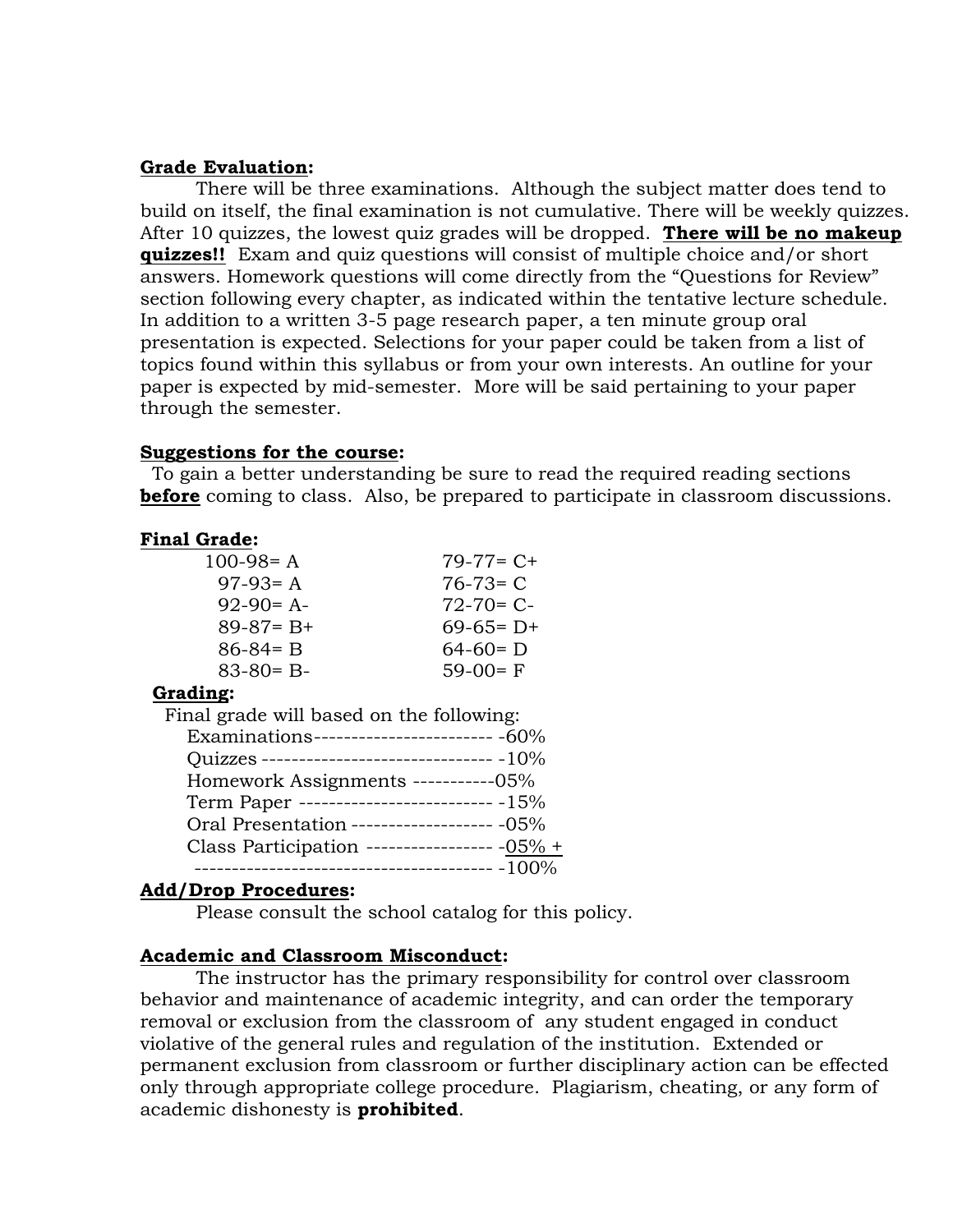### **Academic and Classroom Misconduct (cont.)**

Students guilty of academic dishonesty directly or indirectly will receive a **zero** for an exercise or exam and may receive an **F** for the course in addition to other possible disciplinary sanctions which maybe imposed through the regular institutional procedures. Any student that believes he or she has been erroneously accused may appeal the case through the appropriate institutional procedures if their grade was affected.

## **Disabilities Statement:**

 If you have a hidden or visible disability which may require classroom or testtaking modifications, please see me as soon as possible.

## **College Withdrawal Policy:**

A student who finds it necessary to discontinue a course once class has met must provide written notice to the registrar. Withdrawal forms are available at the Students who do not withdraw, but stop attending **will recieve** a grade of "F" for the final grade. Students are advised that withdrawl from 50% or more of their classes will result in being placed on **Progress Probation** for the following semester Eligibility for refund of tuition is based upon date of withdrawal when received by the Registrar. **Verbal withdrawals cannot be accepted**.

## **Research Paper Topics:**

- 1) The coevolution of climate and life.
- 2) Trophic structure and ecosystem stability.
- 3) Cyclic patterns in ecological systems.
- 4) Ecological habitats and niches.
- 5) Aquatic ecosystems and their role in systems ecology.
- 6) Biological evolution and natural selection.
- 7) The evolution of our thinking about evolution: Creatism vs. Darwinism.
- 8) Biodiversity and its role in environmental science.
- 9) Energy resources and their impact/role on/in the environment.
- 10) Historical development of environmental science.
- 11) Acid precipitation.
- 12) Global warming or wayward winds?
- 13) Greenhouse effect and its environmental consequence.
- 14) The effects of pollution on ecological systems.
- 15) Wildlife and fishery management; why should we care?
- 16) Oil spills and their devastating effect on marine systems ecology.
- 17) Energy alternatives; coping with man's needs.
- 18) Symbiotic relationships in ecological systems.
- 19) Oceanic pollution.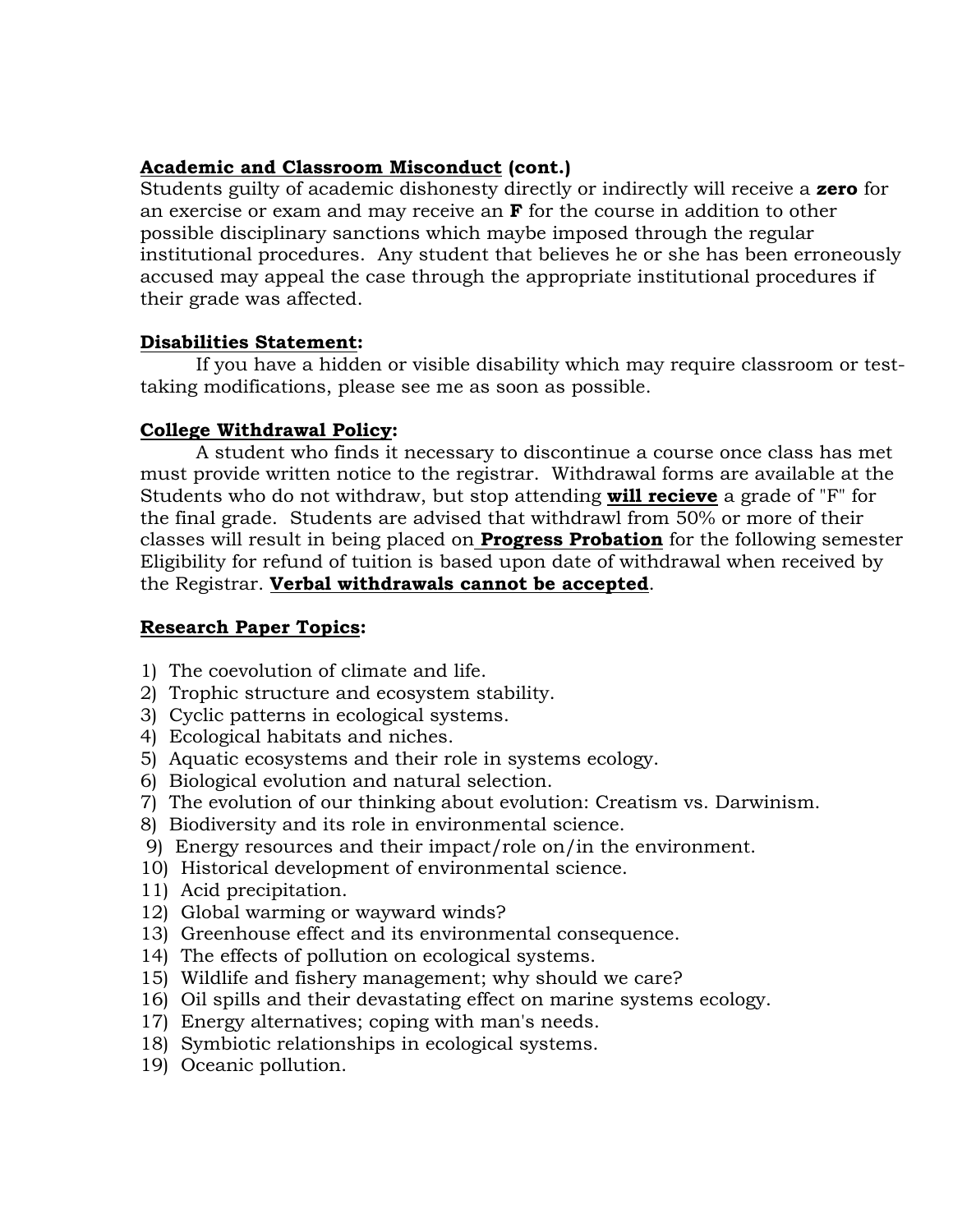### **Research Paper Topics (cont.)**

- 20) Ecological genetics and evolutionary ecology.
- 21) Predator-prey interactions.
- 22) Adaption and speciation.
- 23) Genetic variation, genetic drift, gene flow, and mutations.
- 24) The earth's life-support systems: How far can they be pushed?
- 25) The origin of life.
- 26) The scientific method.
- 27) Geological and ecological history.
- 28) Oceanic ecosystems.
- 29) Limnological ecosystems.
- 30) Migratory movements.
- 31) Solid, toxic, and hazardous waste.
- 32) Recycling: Waste into wealth
- 33) Hypoxia in freshwater
- 34) Sinkholes: Causes & effects
- 35) National parks
- 36) Environmental ethics
- 37) Environmental politics and economics
- 38) Pests and pesticides
- 39) Food and hunger
- 40) Mineral resources
- 41) Noise pollution
- 42) Climate and weather patterns
- 43) Zoos and captive breeding
- 44) The Amazon: A vanishing rainforest
- 45) Reforestation

### **Syllabus Revisions:**

This schedule may be subject to change as the instructor sees fit. Any changes will be announced by the instructor in advance.

## **"This we know: Man did not weave thy web of life; he is merely a strand in it. Whatever he does to the web, he does to himself". Chief Stealth**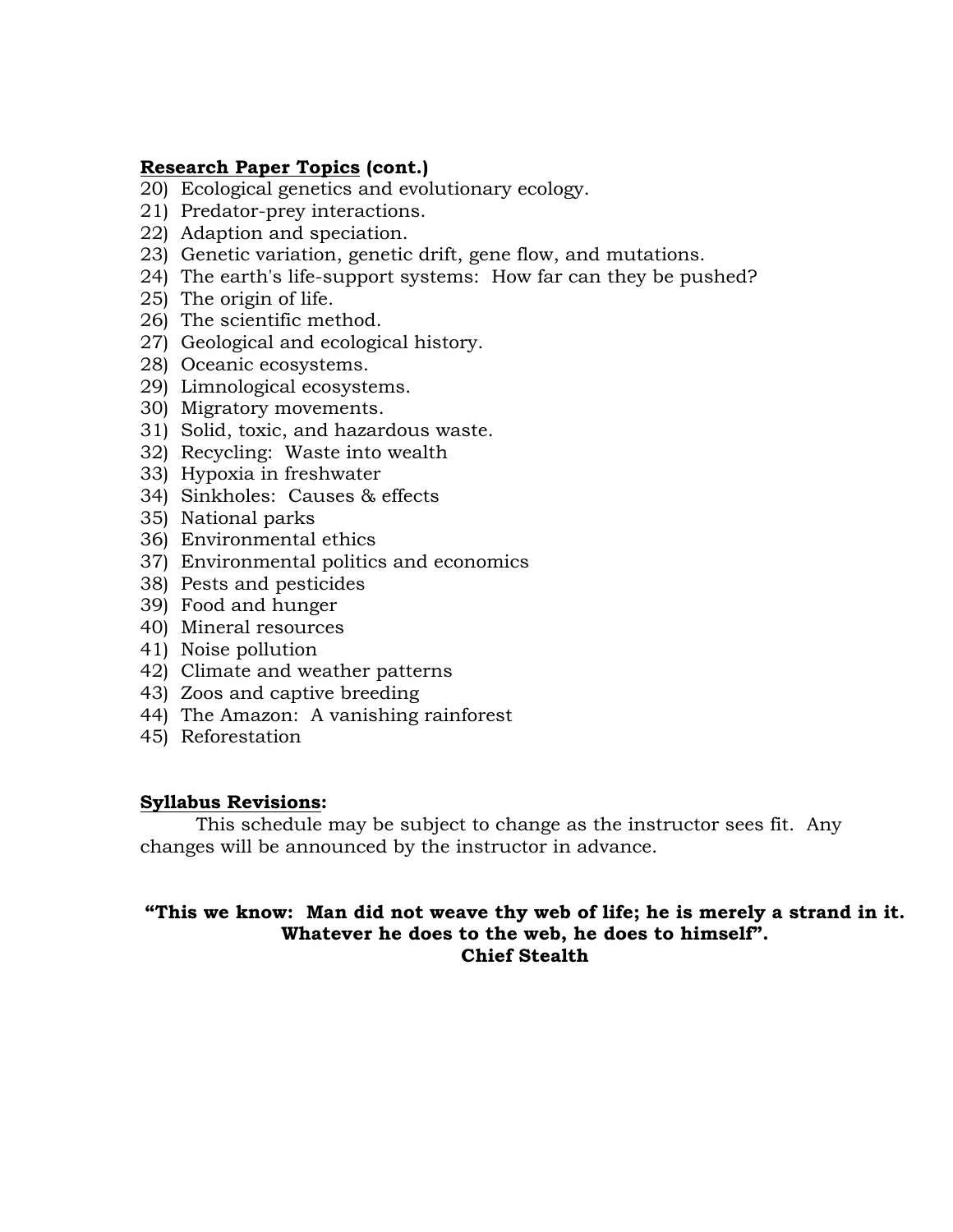# **BIO 128- Principles of Environmental Science Fall 2007**

# **Detailed Course Objectives**

- 1) The student will be able to define **matter** and list the forms and structure of matter.
- 2) The student will be able to define the **Laws of Conservation of Matter**, as well as, the first and second **Laws of Thermodynamics**.
- 3) The student will be able to relate these laws to the **environment** and the specific problems existing therein.
- 4) The student will be able to identify and define the terms **biosphere**, **ecosystems**, **biomes**, **habitat**, **niche**, and **community**.
- 5) The student will be able to describe the major **types of ecosystems** and the changes which occur in these ecosystems.
- 6) The student will be able to describe the different types of **biomes** and their characteristics.
- 7) The student will be able to describe the **trophic levels** and the various organisms involved in each of these levels.
- 8) The student will be able to demonstrate knowledge of the **carbon**, **nitrogen**, **oxygen**, and **phosphorous cycles**.
- 9) The student will be able to describe a **food chain**, **food web**, and **pyramid of energy**.
- 10) The student will be able to recognize and describe **abiotic** and **biotic factors** in ecosystems and their interaction in the system.
- 11) The student will gain knowledge of the various environmental problems such as **pollution**, **soil erosion**, **floods**, **droughts**, **greenhouse affect**, and **ozone deterioration**.
- 12) The student will develop an understanding of the **interrelationships** between the population and it's use and abuse of **natural resources**.
- 13) The student will gain an understanding of the **population growth** and it's impact on the environment.
- 14) The student will be able to identify the major types of **natural resource**s and any problems existing with their use.
- 15) The student will become aware of the **renewable** and **non-renewable resources**.
- 16) The student will be able to define the various **types of pollution** and their effects on the environment.
- 17) The student will be able to define the areas of concern for future **human impact** on the environment.
- 18) The student will be **encouraged** to design possible solutions for problems which are currently arising in the environment.
- 19) The student will be encouraged to **develop an ethical social conscience** with regard for the environment.
- 20) The student will select an environmental topic then research, write, and present that topic.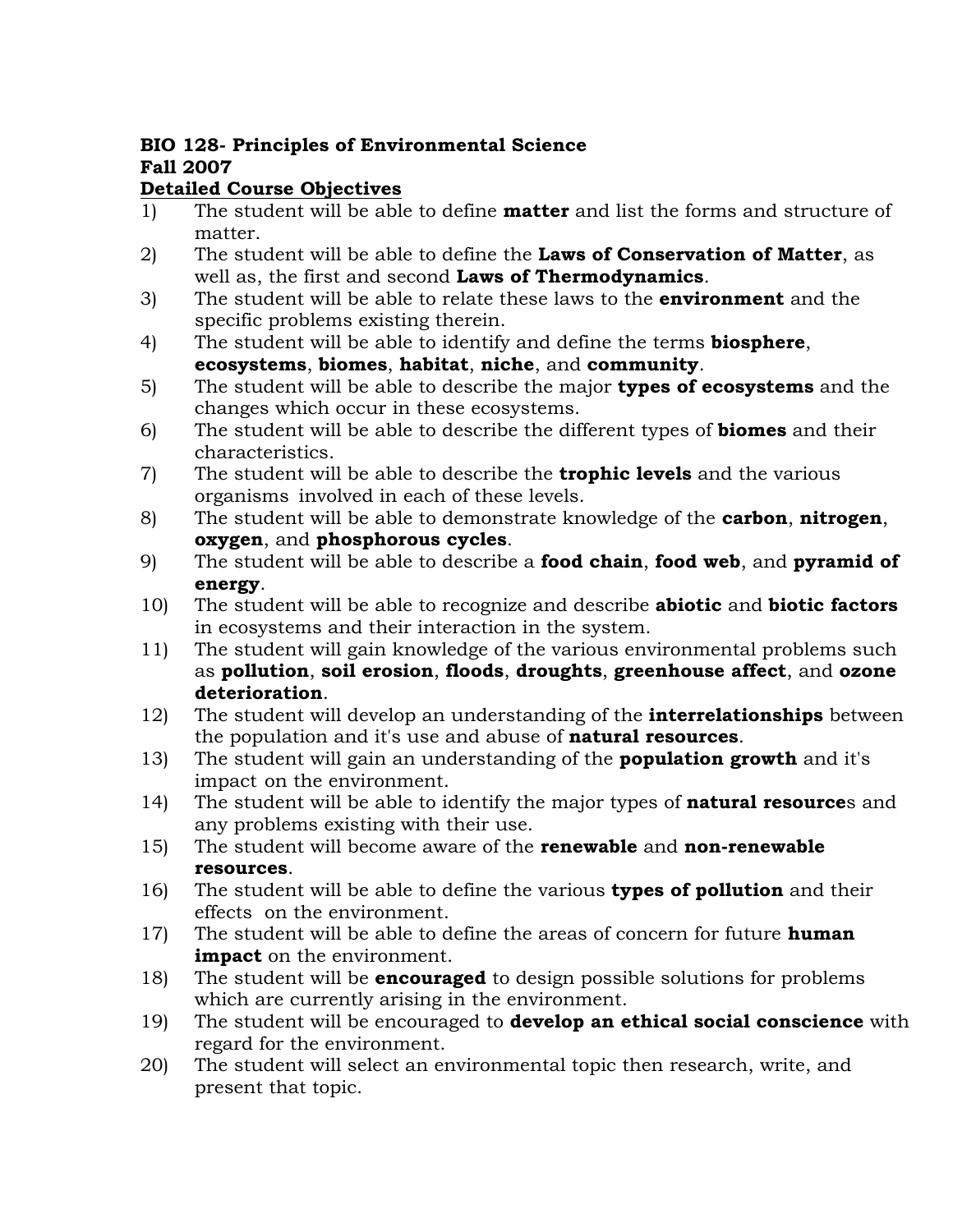## **Detailed Course Outline:**

## **I. Introduction**

- A) What is Science?
	- 1. The Scientific Method
	- 2. Science and Technology
- B) What is Environmental Science
	- 1. Ecology
	- 2. Ecologist
	- 3. Systems Analysis in Ecology

## **II. Matter and Energy**

- A) Definition of Matter
- B) Physical States of Matter
	- 1. Solids
	- 2. Liquids
	- 3. Gases
- C) The Law of Conservation of Matter
- D) The Law of Conservation of Energy
	- 1. The First Law of Thermodynamics
	- 2. The Second Law of Thermodynamics
- E) Matter and Energy Laws and Environmental Problems
- F) Energy Flow and Trophic Structure
	- 1. The Source of Energy
	- 2. Trophic Levels
		- a) Producers
		- b) Consumers
		- c) Decomposers
	- 3. Food Chains and Trophic Structure
	- 4. Trophic Structure and Ecosystem Stability

# **III. Ecosystems**

- A) Biosphere
- B) What is an Ecosystem
	- 1. Abiotic Factors
	- 2. Biotic Factors
	- 3. Biotic and Abiotic Interactions
- C) Ecosystem Functions: Nutrient Cycling
	- 1. Element Cycling
		- a) Carbon
		- b) Phosphorous
		- c) Oxygen
		- d) Nitrogen
		- e) Water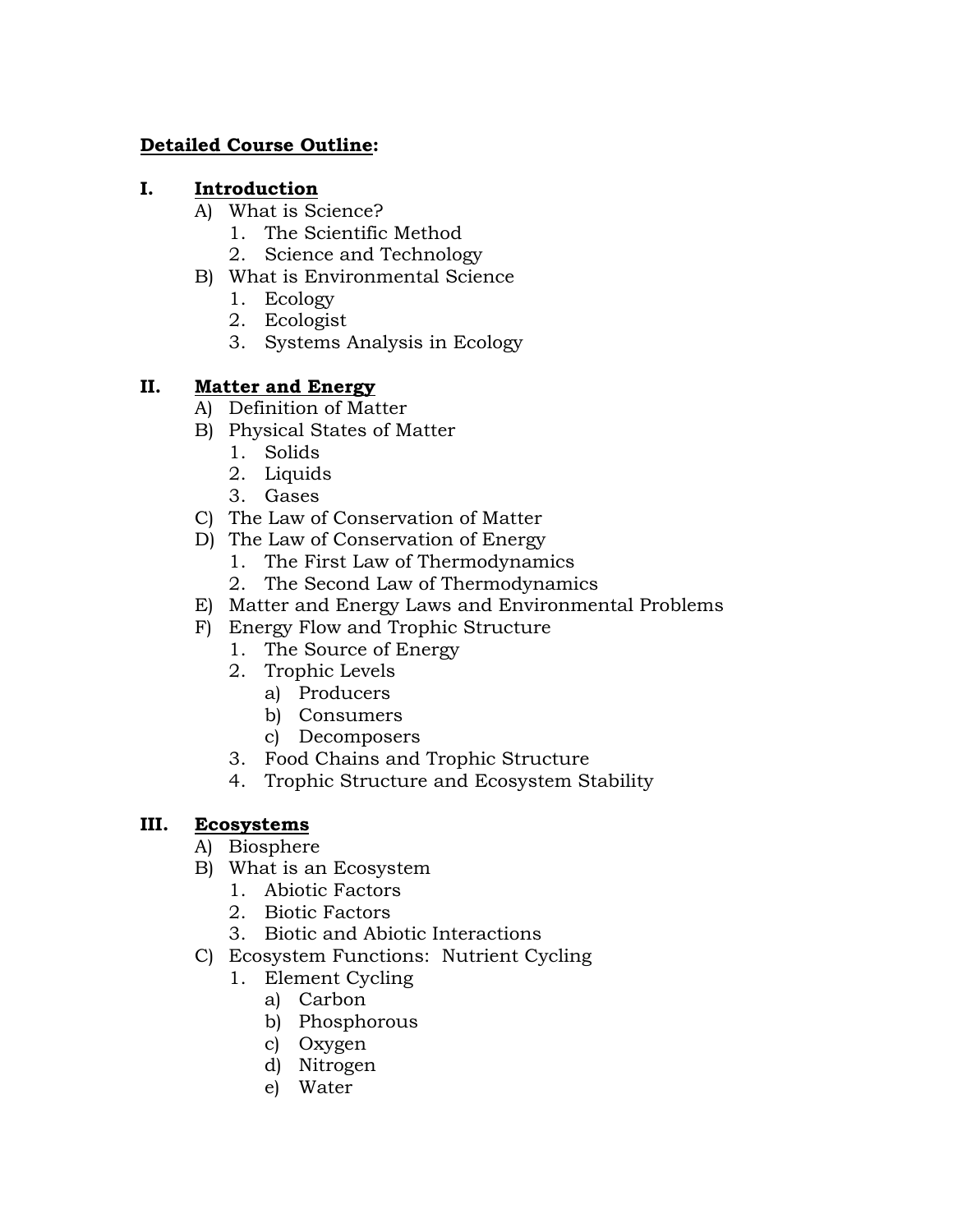# **III. Ecosystems (cont.)**

- 2. Energy Flow in Ecosystems
- D) Ecological Habitats and Niches
	- 1. Fundamental Niche
	- 2. Realized Niche
	- 3. General versus Specialized Niches
- E) Species Interactions
	- 1. Competition
		- a) Interspecific Competition
		- b) Intraspecific Competition
		- c) Competitive Exclusion Principle
	- 2. Mutualism
		- a) Symbiosis
	- 3. Comensalism

## **IV. The Major Types of Ecosystems**

- A) Terrestrial Ecosystem
	- 1. Biomes and Their Characteristics
		- a) Deserts
		- b) Grasslands
		- c) Tropical Rain Forests
		- d) Coniferous Forests
		- e) Deciduous Forests

# B. Aquatic Ecosystems and Their Major Characteristics

- 1) Physical properties of water
- 2) Limnology
	- a) The Lentic Environment
	- b) The Lotic Environment
	- c) The Estuarine Environment
- 3) Marine Biology
	- a) Salt Marshes
	- b) The Neritic Environment
	- c) The Pelagic Environment

## **V. Biological Evolution and Natural Selection**

- A. Ecological Communities
- B. Ecological Succession
	- 1) Primary Succession
	- 2) Secondary Succession
- C. Human Impacts on Ecosystems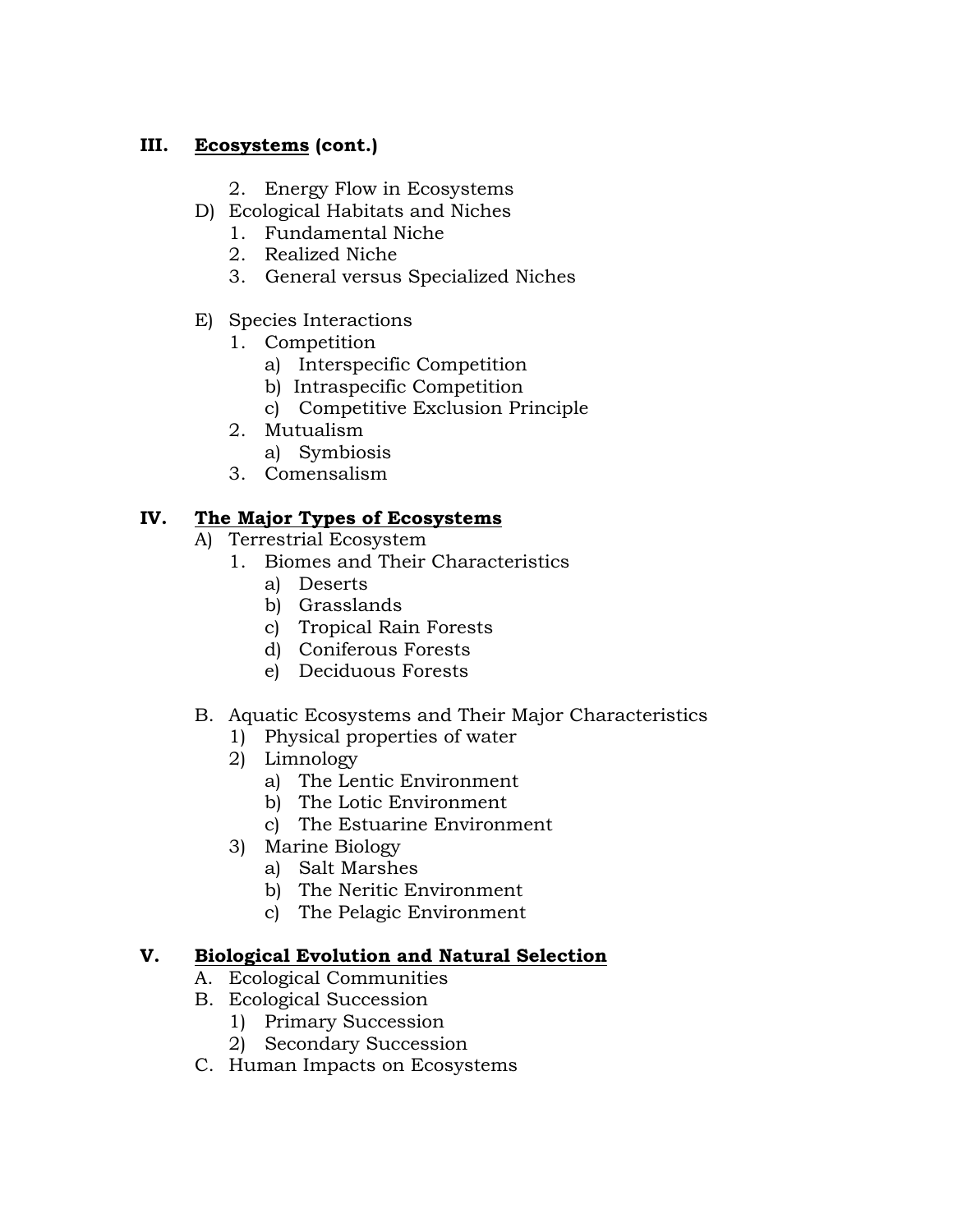# **VI. Population Biology**

- A) Demography
	- 1. Fecundity and Survival Schedules
	- 2. Instantaneous Rate of Increase
- B) Urbanization
- C) Effects of Increased Human Population on the Natural Resources
	- 1. The Problem of Food Producing Capacity
	- 2. Water Management
	- 3. Human Impacts on Soil and Ground Water
	- 4. Total Effect of Overpopulation
	- 5. Population Control
		- a) Fertility versus Birth Control

# **VII. Pollution**

- A) Types
	- 1. Air
		- a) Sources of Air Pollution
		- b) Effects of Air Pollution on Human Health
		- c) Effects of Air Pollution on the Environment
		- d) Possible Controls of Air Pollution
	- 2. Water
		- a) Sources of Water Pollution
			- 1. Acid Precipitation
		- b) Effects of Water Pollution on Human Health
		- c) Effects of Water Pollution on the Environment
		- d) U. S. Water Pollution Control Laws
	- 3. Noise
		- a) Sources of Noise Pollution
		- b) Effects of Noise Pollution on Human Health
		- c) Effects of Noise Pollution on the Environment
		- d) Possible Controls of Noise Pollution
	- 4. Solid and Hazardous Wastes
		- a) What is Sewage
		- b) Problems With Sewage
		- c) Disposal of Solid Wastes
		- d) Types of Hazardous Wastes
		- e) Sources of Hazardous Wastes
		- f) Control and Management of Hazardous Wastes
		- g) Effects of Hazardous Wastes on the Environment